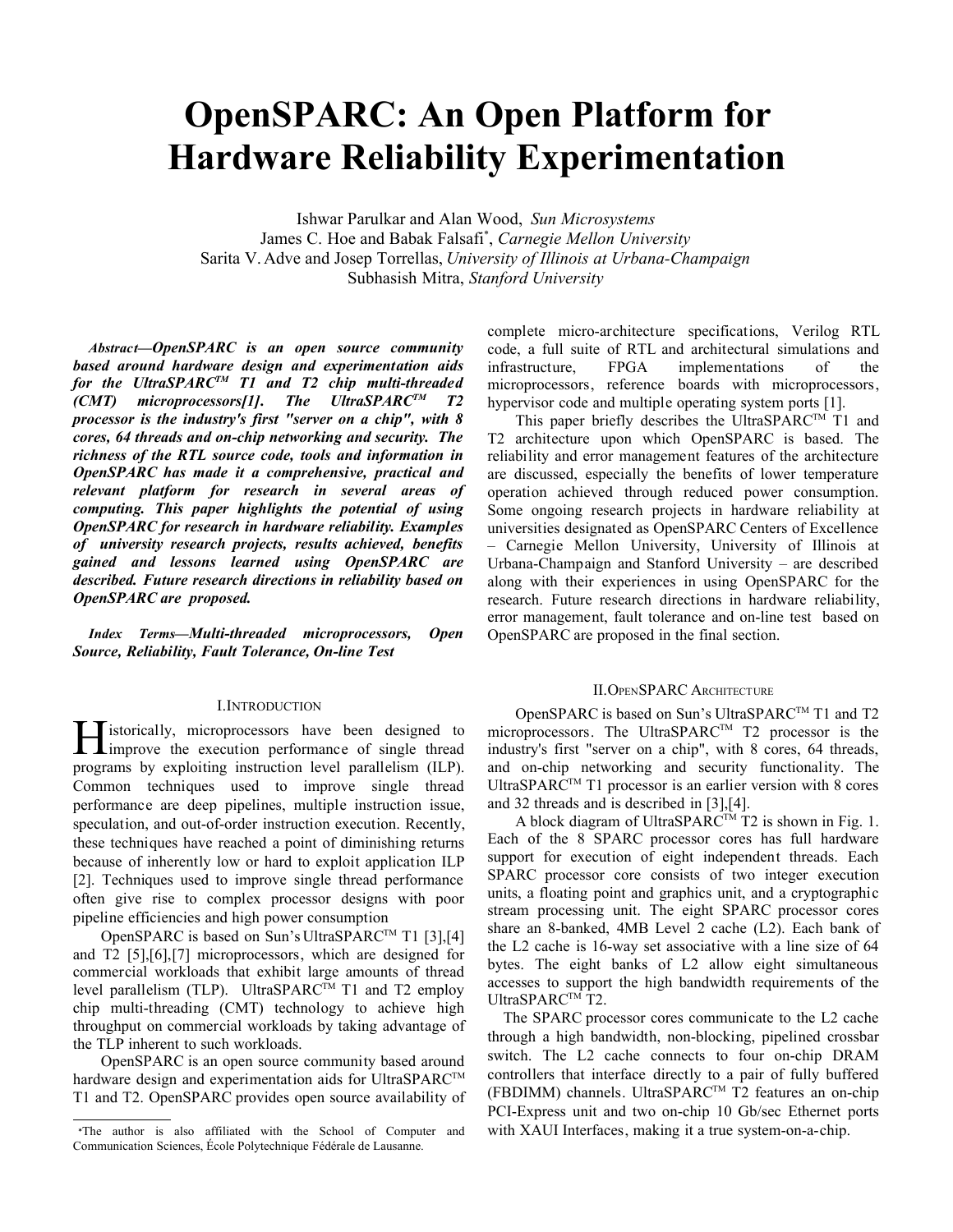

Fig. 1. UltraSPARC T2 processor. The diagram shows the high-level blocks and in the processor and their connectivity.

UltraSPARC<sup>TM</sup> T2 implements very limited execution speculation in order to minimize overall power consumption. To further reduce power, UltraSPARC<sup>TM</sup> T2 transitions a thread to a not-ready state whenever a thread encounters a long latency operation. Clock power is further reduced on UltraSPARC<sup>TM</sup> T2 by utilizing clock gating on datapath, control, and array structures. Power throttling is supported through 3 external power throttle pins. Based on the state of the power throttle pins, stall cycles are injected into the processor core pipeline to reduce overall dynamic power consumption.

At the circuit level, the design was kept fully static to minimize power consumption. Extensive coarse and finegrain clock gating techniques were used in the core, clusters and datapaths, where up to 30% of the flops are kept disabled at any time. In order to reduce static or leakage power, logic gates with sufficient timing, noise, and slew margins are replaced with footprint-compatible gates with longer channel length  $[6]$ . UltraSPARC<sup>TM</sup> T2 includes on-chip thermal diodes, which enable the system to regulate the die temperature by controlling the instruction issue rate and by disabling threads.

### III.RELIABILITY IN THE OPENSPARC PROCESSORS

The OpenSPARC CMT architecture provides a major reliability benefit due to its reduced temperature gradients. Single-core processors usually have several hot spots at over  $100^{\circ}$ C and with  $30^{\circ}$ C-50 $^{\circ}$ C thermal gradients presenting cooling challenges and requiring special complex thermal management techniques [8]. In contrast, the distributed workload across multiple cores and the symmetrical floorplan allows a very uniform power density, resulting in

not only a cool junction temperature but also in a low thermal gradient. Silicon measurements running typical workload applications show a worst-case junction temperature of  $66^{\circ}$ C and a  $7^{\circ}$ C thermal gradient. The hot spots in the die are located in between the two rows of cores, where the thermal diodes are placed to monitor and regulate power.

Overall chip reliability is enhanced since silicon reliability mechanisms, namely wearout and drift, are highly dependent on temperature. Wearout mechanisms, like gateoxide integrity (GOI) and electromigration (EM), can cause devices to fail abruptly, leading to an immediate loss of functionality. As the worst case junction temperature reduces from typically  $105^{\circ}$ C to a cooler 66 $^{\circ}$ C, the median GOI timeto-breakdown increases by a factor of nine while the average failure rate reduces by a factor of 17 [3]. Drift mechanisms, like negative bias temperature instability (NBTI) and channel hot carrier (CHC), degrade silicon devices over time, impacting performance, and causing shifted beta ratios, decreased headroom, mismatch, and increased delay variations [9]. As with wearout mechanisms, drift mechanisms also show a significant reliability improvement from lower operating temperature. For example, NBTI degradation improves by 29% at the lower junction temperatures, equivalent to an eight-fold increase in lifetime [4].

The OpenSPARC processors have active power control features implemented in both hardware and software that allow individual threads, or even cores, to be idled. Using this very fine-grained control of power and activity in combination with their inherent redundancy, multi-core CMT designs can act as reliability-aware processors [10] In a reliability-aware processor, active power control can be generalized to active temperature control. For instance, the processor could throttle power to limit high temperature excursions due to system or environmental issues. While limiting the worst-case temperature seen by a given processor obviously improves its reliability, this feature can also be used to optimize the performance-reliability trade-off of all processors.

This concept can be taken even further to allow individual processors to adapt to their own environments. For example, while most processors are located in wellcontrolled environments such as datacenters, some processors may be located in more extreme environments with higher ambient temperatures. With environmental monitoring, the reliability-aware processor could individually optimize its performance while remaining within target reliability specifications. Finally, a reliability-aware CMT processor has the ability to dynamically monitor and perform self-testing to assess its on- going health. In the event that a problem develops, the processor could adjust or otherwise reconfigure itself to maintain functionality, while alerting the system console that service may be required.

The OpenSPARC architecture contains significant protection for on-chip memory structures. As a general guideline, all memory arrays greater than 8KB are required to be protected by Single Error Correction/Double Error Detection Error Correcting Codes (SEC/DED ECC), while arrays greater than 2KB are required to have parity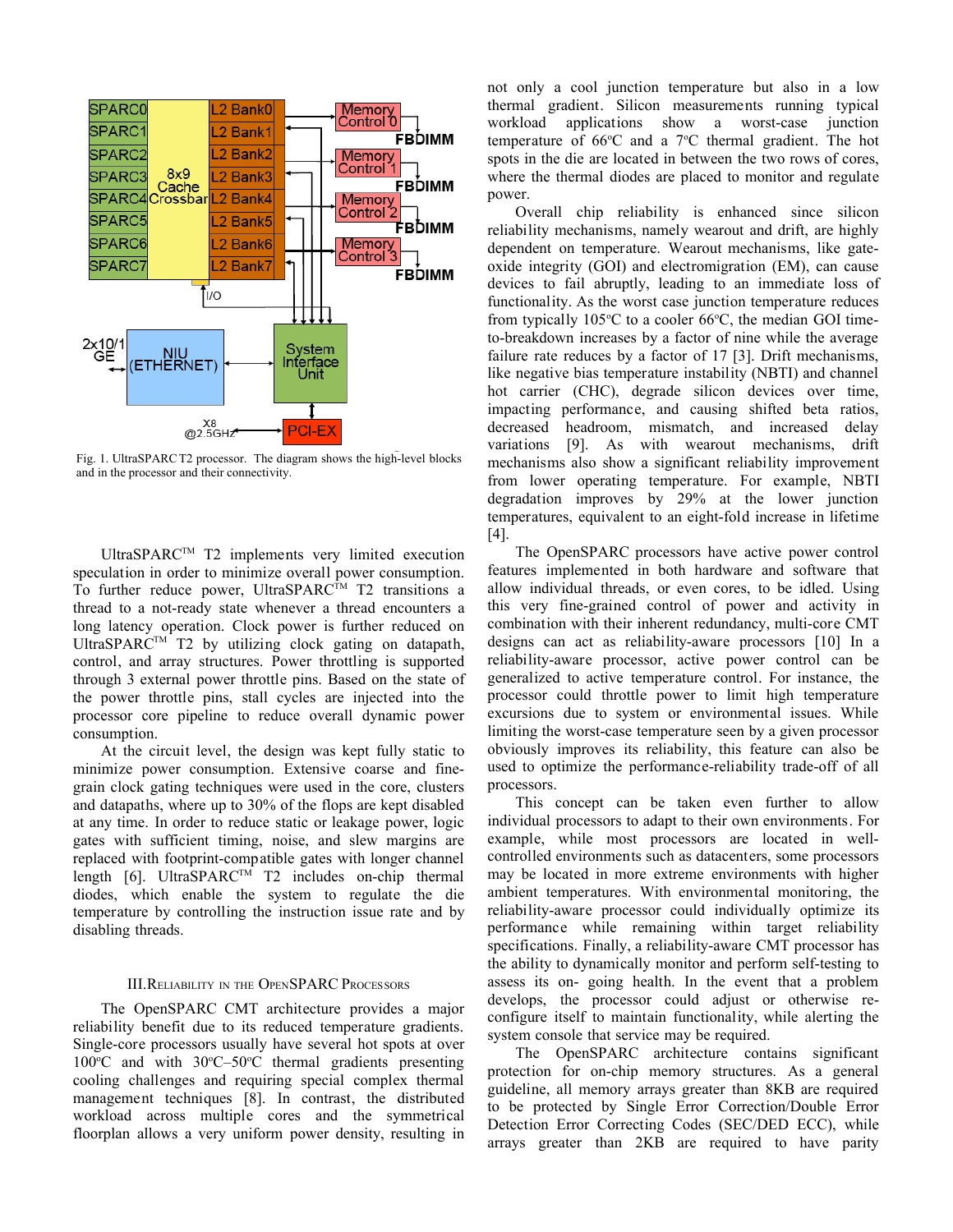protection. Table I shows the protection mechanisms for the UltraSPARC<sup>TM</sup> T2 on-chip memories.

Several mechanisms are used to protect main memory. Chipkill correction technology is implemented to withstand multi-bit memory errors within a DRAM device, including a failure that causes incorrect data on all data bits. The T2 is able to correct any error contained within a single memory nibble (4 bits), while detecting all errors contained within any two nibbles. Data is written to DIMM with a checksum appended. If a memory error occurs, then the data is immediately recovered by recalculating it from the checksum information. This approach allows the system to correct not only single-bit memory errors via standard ECC, but also 2, 3, and 4-bit errors, and even a whole x4 DRAM chip failure.

| <b>TABLEI</b> |  |                             |
|---------------|--|-----------------------------|
|               |  | $OM-C$ uin Ennon Protection |

| <b>HW</b> Structure            | <b>Protection</b>  | Recovery |
|--------------------------------|--------------------|----------|
| <b>Instruction Cache Tag</b>   | Parity             | Hardware |
| <b>Instruction Cache Data</b>  | Parity             | Hardware |
| Windowed Integer Register File | <b>SEC/DED ECC</b> | Software |
| Floating Point Register File   | <b>SEC/DED ECC</b> | Software |
| Data Cache Tag                 | Parity             | Hardware |
| Data Cache Data                | Parity             | Hardware |
| Store Buffer Data              | <b>SEC/DED ECC</b> | Software |
| Store Buffer Tag               | Parity             | Software |
| L <sub>2</sub> Cache Data      | <b>SEC/DED ECC</b> | Hardware |
| L2 Cache Tag                   | Parity             | Hardware |
| L2 Cache Coherence             | <b>SEC ECC</b>     | Software |

#### IV.WHAT IS AVAILABLE IN OPENSPARC FOR EXPERIMENTATION

Under OpenSPARC, a comprehensive set of tools and aids are available, which make it a rich, practical platform for a range of research topics.

## *A.Chip Design and Verification*

OpenSPARC T2 chip source code is intended for members of the hardware engineering community that are experienced in chip design and verification. The download for hardware design and verification engineers includes: 1) Verilog RTL for OpenSPARC T2 design, 2) Verification environment for OpenSPARC T2, 3) Diagnostics tests for OpenSPARC T2, 4) Scripts and Sun internal tools needed to simulate the design and to do synthesis of the design, and 5) Open source tools needed to simulate the design.

The systems requirements for running this environment are: SPARC CPU based system with Solaris 9 or Solaris 10 OS and a C/C++ Compiler. Commercial EDA tools required to do design and verification work are not provided by OpenSPARC and will need to be obtained independently are Synopsys VCS© for Verilog simulation and Synopsys Design Compiler© for synthesis. In addition, for physical design work, commercial tools from EDA vendors would be required. Most EDA vendors have versions of their tools freely available for university research.

## *B.Architecture and Performance Modeling*

The download for architects and software engineers includes: 1) SAM - SPARC Architecture Model (including source code), 2) *Legion* - Fast instruction accurate simulator for software developers (including source code), 3) SAM/*Legion* enhancements to copy files to/from simulated disk, 4) SAS - Instruction accurate SPARC Architecture Simulator (including source code), 5) OBP - Open Boot PROM source code, 6) Hypervisor source code, 7) Solaris Images for simulation, and 8) RST Trace Tool - RST is a trace format for SPARC instruction-level traces.

SAM (SPARC Architectural Model) is a full system simulator that is able to boot hypervisor, OBP (Open Boot PROM) and Solaris and run applications. It loads SAS (SPARC Architecture Simulator) as the OpenSPARC T2 simulator, so any modifications made in SAS get automatically reflected in SAM. SAM is useful for software bring - for instance, to debug Hypervisor/OBP/Solaris on a modified CPU implementation. SAM is also useful for performance analysis, both to generate traces and to connect with a performance model to perform execution driven simulation. SAM loads device models as dynamically linked libraries, and is useful for device driver development, and device RTL verification.

*Legion* is a fast instruction accurate simulator that provides a rapid means of developing and testing software functionality in the absence of actual hardware. Legion provides the fastest simulation environment for developing and testing SPARC Software. Firmware and Software developers will be the primary users of Legion simulation environment for the OpenSPARC T2. The RST Tools package consists of the trace format definition, a trace reader/writer library, and a trace viewer program.

### *C.Tools for Tuning and Debug*

There are several tools available in the OpenSPARC distribution that are useful for performance tuning and debug, including 1) ATS - Automatic Tuning and Troubleshooting System, 2) *Corestat,* 3) *Discover,* and 4) *Thread Analyzer.*

Automatic Tuning and Troubleshooting System (ATS) is a binary re-optimization and recompilation tool used for tuning and troubleshooting applications.

*Corestat* is an online monitoring of core utilization for servers designed using the UltraSPARC<sup>TM</sup> T1 processors. Core utilization is reported for all the available cores by aggregating the instructions executed by all the threads in that core. Its a perl script which forks cpustat command at run time and then aggregates the instruction count to derive the core utilization. An UltraSPARC<sup>™</sup> T2 core has 2 integer pipelines where as T1 core has 1 integer pipeline. An integer pipeline can best execute one instruction/cycle and hence the maximum core utilization is directly proportional to the frequency of the processor. For UltraSPARC™ T2, corestat also reports FPU utilization.

*Discover* is Sun Microsystems' Memory Error Discovery Tool that is used by software developers to detect programming errors related to the allocation and use of program memory at runtime.

The *Thread Analyzer* is a tool that analyzes the execution of a multi-threaded program and checks for a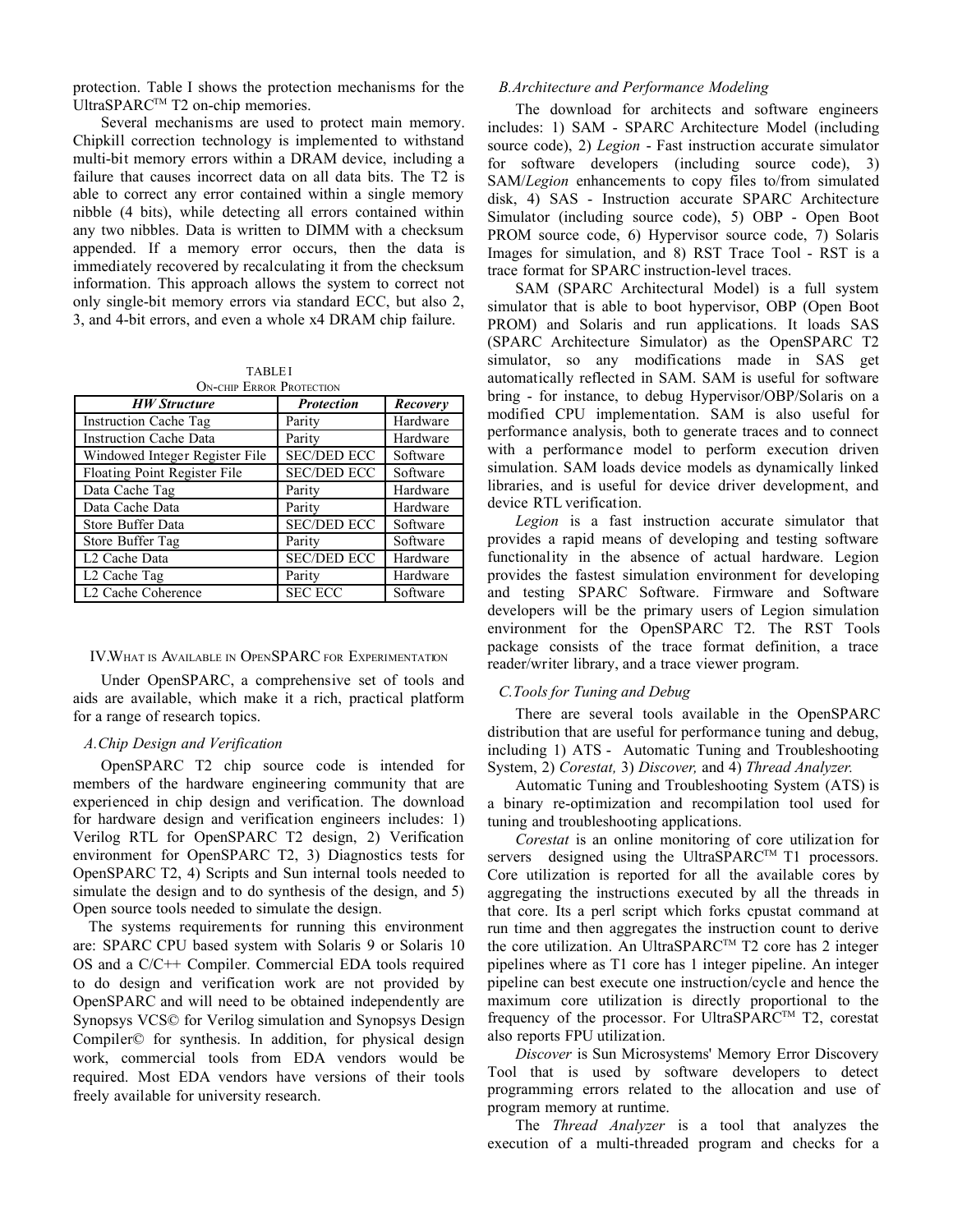variety of multi-threaded programming errors such as data races and deadlocks.

## *D.Tools for Software Development*

Sun Studio 12 software is the premier development environment for the Solaris operating system. Optimized C, C++ and Fortran compilers, combined with Netbeans-based, IDE and other performance tools, enable Sun Studio 12 software to deliver high performance for single and multithreaded application development on the latest Sun hardware platforms. Sun Studio 12 software is also available for the Linux OS.

Binary Improvement Tool (BIT) works directly with SPARC binaries to instrument, optimize, and analyze them for performance or code coverage.

*Faban* is the consolidation of Sun's benchmark development and management knowledge and experience. It is a facility for developing and running benchmarks. It has two major components, the *Faban* harness and the *Faban* driver framework.

Simple Performance Optimization Tool (SPOT) produces a report on the performance of an application. The spot report contains detailed information about various common conditions that impact performance.

A static source code analysis and code scanning tool that identifies incompatible APIs between Linux and Solaris platform and helps to simplify and speed up migration project estimation and engineering is also available.

## V.CURRENT UNIVERSITY RESEARCH IN HARDWARE RELIABILITY

The availability of a wide range of design and analysis tools spanning chip design and architecture (as described in section 4) make OpenSPARC an excellent platform for research in silicon error management. It is also a state-of-theart microprocessor that provides a real-life test case with sufficient complexity for demonstrating research concepts. Several Universities are actively using OpenSPARC for their research. A few universities have been designated as OpenSPARC Centers of Excellence based on their involvement with OpenSPARC. This section gives examples of OpenSPARC use in research in reliability and silicon error management at three OpenSPARC Centers of Excellence – Carnegie Mellon University, University of Illinois at Urbana-Champaign and Stanford University.

# *A.Carnegie Mellon University*

Researchers at CMU have come up with a fingerprinting based approach for error detection in microprocessor cores [11]. Architectural fingerprints compress architectural state updates into a small hash for periodic comparison across redundant processor cores. The fingerprint is accumulated over a contiguous interval of instructions. Before retirement, the cores exchange their respective fingerprint values to detect single event upsets that have affected instructions in the interval. Because a single fingerprint can cover multiple instructions, fingerprinting offers significant bandwidth savings over directly comparing execution results. Architectural fingerprints were evaluated using statistical soft fault injection in the single-core OpenSPARC T1 RTL model.

The Verilog model was simulated using Synopsys VCS with custom Verilog PLI modules added for soft fault injection. For each workload, the RTL model was first executed in a fault-free environment to establish the fault-free fingerprint values. The model was then run repeatedly with statistical fault injection. PLI injects faults into several top-level and representative units in the OpenSPARC T1 design and the entire SPARC processor core was also studied. Each unit was exercised with seven multithreaded validation test programs from the OpenSPARC package. User-level redundant multithreading, both within and across cores, was also demonstrated in the OpenSPARC RTL. In both instances, architectural fingerprints provided on-line error detection and isolation [13].

Another body of research with a scheme called FIRST (Fingerprints In Reliability and Self Test) targets detection of emerging wearout faults in silicon [12],[13]. Studies show that wearout faults have a gradual onset, manifesting initially as timing faults before eventually leading to hard breakdown. FIRST detects wearout faults as they begin to change timing, but before they affect normal operation. FIRST uses either architectural fingerprints or existing design-for-test hardware (scanout chains) alongwith infrequent periodic tests under reduced frequency guardbands to observe the marginal timing behavior that is an indication of wearout. FIRST is a low-overhead, efficient methodology for detecting emerging wearout faults before they affect normal operation. A Verilog PLI wearout model was was applied to several units from the OpenSPARC T1 design to demonstrate potential fault sites. The design was modified to add scan chains and fingerprinting logic. Fault injection and simulation was then performed to evaluate the effectiveness of the fingerprinting approach.

# *B.University of Illinois at Urbana-Champaign*

One of the research projects at UIUC, SWAT (**S**oft**W**are **A**nomaly **T**reatment) is a complete framework for error detection, diagnosis, recovery, and repair/reconfiguration for a variety of hardware failure modes with a customizable tradeoff in reliability, performance, power and area. This framework spans hardware and software domains and combines low-cost high-level detection with potentially more expensive, low-level diagnosis. Some of the ideas that form the basis of this research are described in [14],[15],[16]. One key piece of this research project is developing and validating micro-architecture-level fault models for microprocessors to achieve fidelity of low-level fault modeling at the speed of higher-level simulation. A full system micro-architectural simulator at the highest level is being interfaced with gate level and timing simulators for low-level functional and timing simulation using the OpenSPARC design and Cadence NCVerilog. The two simulators communicate through the Verilog VPI.

The diagnosis and recovery piece of this research requires the firmware to be able to perform several tasks such as 1) control the transfer of checkpoints between faulty and non-faulty domains, 2) run instruction sequences on specific processor cores, 3) control and/or read which processor unit is used by specific instruction sequences, 4) communicate recovery information to the OS, etc. The firmware is being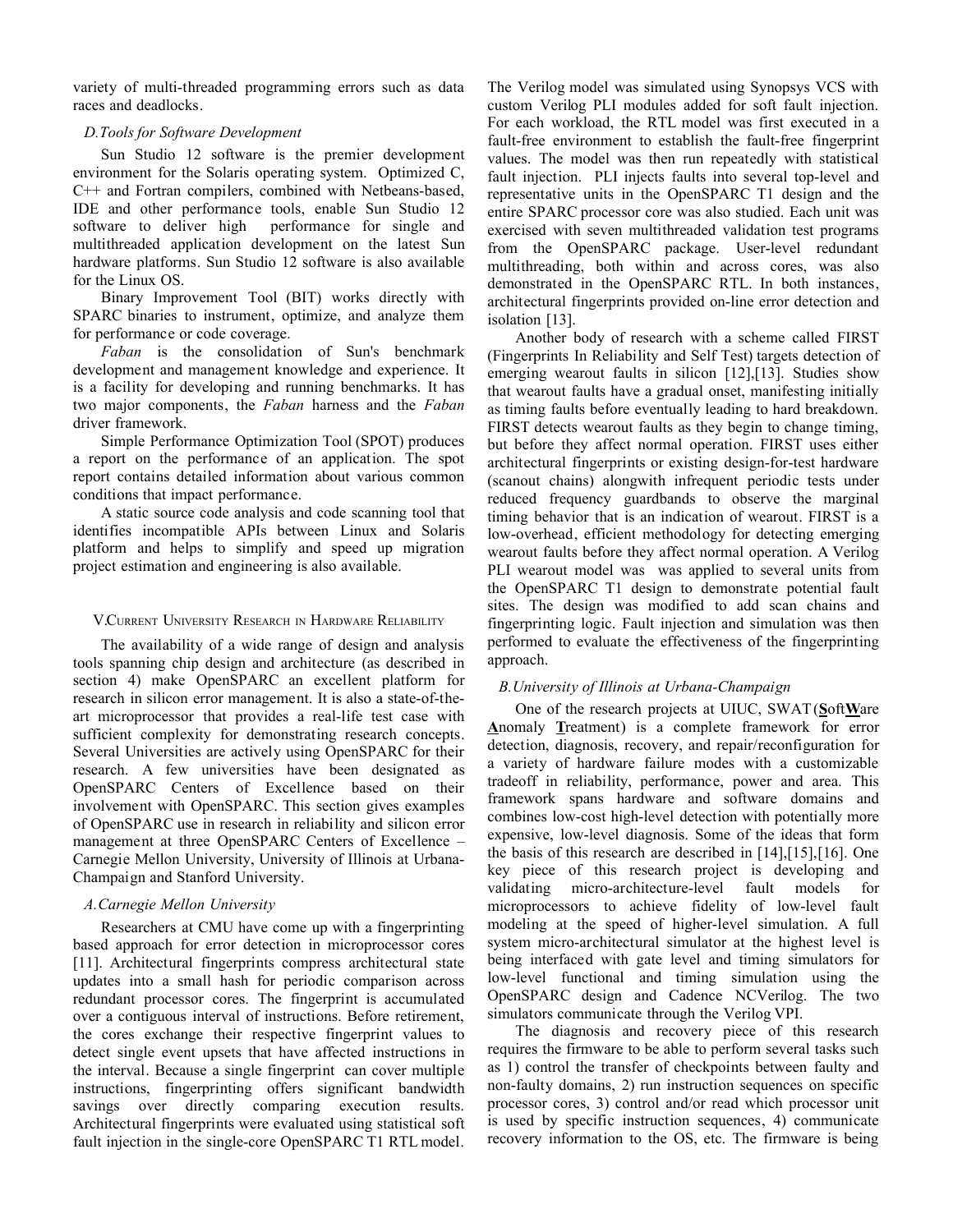implemented on the hypervisor accompanying the OpenSPARC distribution and will be run on SunFire T2000 multi-core systems designed around the T1/T2 processors. This implementation will allow for experimentation to measure overheads due to the firmware for faulty and faultfree cores.

Another research project deals with errors induced by semiconductor process variation. The project has the following areas of focus: 1) modeling process variation and variation-induced errors in both logic and memory structures, 2) designing multi-core micro-architectures to detect and tolerate variation-induced errors, and 3) developing new micro-architecture techniques to mitigate variation-induced errors. The model of proces variation and resulting variationinduced timing errors is called VARIUS [17]. Some of the work forming the basis of this research involves pipeline design for variation [18], adaptive body bias applications to mitigate variation [19], workload scheduling and power management under variation [20], and core pairing for reliability [21]. OpenSPARC is the experimentation vehicle for extensions to this work. Physical implementations of the OpenSPARC design are used to validate the accuracy of the models, and to evaluate the micro-architectures required to detect, tolerate and mitigate variation-induced errors. The OpenSPARC design can be taken through a physical design flow using commercial synthesis and physical design tools, and the effects of process variation on critical paths can be studied very easily. The OpenSPARC RTL source code is being modified to implement the novel error-detection, tolerance and mitigation micro-architectures The modified RTL combined with the simulation test benches and fault injection routines are being used to validate the effectiveness of the solutions.

# *C.Stanford University*

Researchers at Stanford University are investigating online test schemes that target early prediction of aging and infant mortality related failures as well as self-test based error diagnosis *after* a failure has occurred. A **C**oncurrent, **A**utonomous chip self-test using **S**tored **P**atterns (CASP) has been developed, in which a multi-core processor chip tests itself by scheduling one or more cores for some form of selftest without bringing the system down and without any downtime visible to the end user [22]. The basic idea of CASP is to store high quality test patterns in non-volatile memory such as FLASH or hard disks in a system, and provide architectural and system-level support for testing one or more cores in a multi-core processor, while the rest of the system continues to operate normally. CASP uses existing on-chip DFT and test compression features that are used for production test.

The CASP concept has been demonstrated successfully using the OpenSPARC T1 processor. To support CASP, a CASP test controller and an on-chip buffer to store a scan test pattern and its corresponding expected response and mask were implemented. Architectural support necessary for CASP 1) *before a test,* such as stalling and draining the pipeline, disabling communication with core under test, saving critical states and invalidating L1 data cache, and 2) *after a test*, such as restoring critical states, enabling communication and restarting the pipeline, was built into OpenSPARC T1 processor. This was done by either reusing existing support or by modifying it for the purposes of CASP. All features were incorporated by adding or modifying approximately 8,000 lines of Verilog code out of the hundreds of thousands of lines in the original design. Most of the modification did not require major changes to the normal operation of the chip, which simplified the verification task. The functionality of CASP was verified by arbitrarily selecting a core for self-test during regression verification runs, applying tests to the selected core while the regression continued, resuming normal operation of the core under test, and matching final results after the regression tests completed.

## VI.FUTURE OPENSPARC RESEARCH POSSIBILITIES

In addition to the specific examples of ongoing research described in the previous section, there is a vast range of research topics where OpenSPARC could potentially be used. This section briefly describes some of the topics in the area of hardware reliability and silicon error management that are of interest to the research community in academia as well as the industry.

1) Taking advantage of CMT nature of processors for error detection and recovery solutions. The trend of designing multiple cores and threads on a single die has opened up possibilities of using some of these resources for error detection and recovery. The classical solution of designing in redundant hardware for reliability can now be turned around to explore how multiple instances of hardware already present on a chip can be reused for making hardware reliable. Using cores as *spare* cores, using dedicated threads for duplicating execution, and using spare threads for error management functions, are examples of the rich research topics.

2) Understanding errors in the context of microarchitectural features specific to CMT microprocessors. The trend toward multi-core, multi-threaded processors, has given rise to new architectural innovations such as automatic thread scheduling, thread arbitration, scout threading, transactional memory in hardware, etc. OpenSPARC provides and excellent base for studying the behavior of errors in the presence of these CMT architectural features.

3) Validating the efficiency of any error management solution. One of the main categories of research in hardware reliability continues to be techniques to detect and recover from errors. Since OpenSPARC represents a state-of-the-art real microprocessor design, it is an excellent vehicle to demonstrate the effectiveness of any error management solution.

4) Studying the impact of reliability solutions on performance. One of the questions that often arises is the impact of the reliability solutions on area, power and performance. Area and power impacts are relatively easy to estimate, but performance degradation is much more difficult to estimate since it requires actual simulation of traces and some performance modeling. OpenSPARC comes with a suite of performance modeling tools, which makes it is very